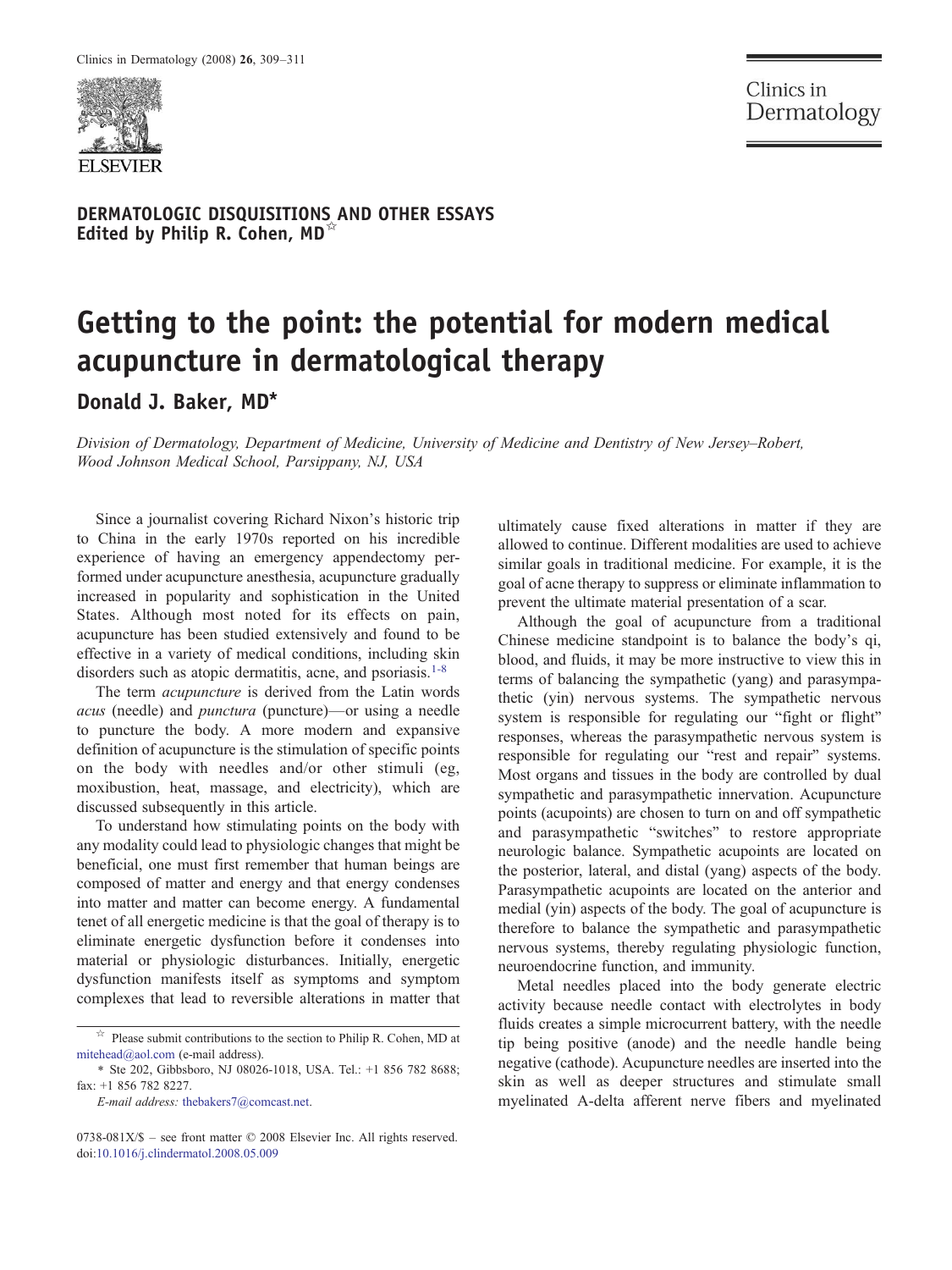groups II and III muscle nerve fibers. The stimulated nerve fibers synapse with nuclei in the dorsal horn of the spine.

Acupuncture needles and other stimuli delivered to acupoints appear to generate afferent (orthodromic) action potentials to the spinal cord, which travel to the central nervous system and/or organs. Ultimately, these action potentials lead to the release of neurotransmitters and neuropeptides in nerve terminals. Orthodromic impulses may also trigger efferent impulses to the peripheral nervous system as antidromic action potentials that travel along other branches of the same sensory nerve. Neurogenic inflammation is the result of these antidromic action potentials releasing pro-inflammatory neuropeptides in cutaneous sensory nerve terminals. Acupuncture needles also have the potential to promote healing by causing ionic flow alterations in the lymph, semiconduction along the fascia and connective tissue, and biological and biochemical information to be released in the form of neuropeptides in the lymph and blood.

Acupoints have been investigated extensively. They have been discovered to be areas of low electric resistance, high electric conductance, higher capacitance, enhanced acoustic attenuation, increased concentration of mucopolysaccharides and collagen, increased density of gap junctions, increased concentration of nitrous oxide and norepinephrine, and increased concentration of substance P. Acupoints can be found by palpating along surface depressions located along muscle cleavage planes. They tend to occur along motor points, in the midline where bilateral superficial nerves meet, over superficial nerves or plexi, and over muscle tendon junctions (where Golgi tendon organs are located). Acupoints are organized into channels or meridians that seem to function as preferential conduction pathways in the body. Meridians may represent developmental planes of biological influence because they tend to follow nerves (A- and C-fiber receptive fields in skin and muscle), arteries (perivascular sympathetic nerves), dermatomes, Blaschko's lines, and fascial planes.

Acupoints can be stimulated in a variety of ways, including needles alone, needles and electric current, electric current alone (acupuncturelike transcutaneous electric nerve stimulation), burning moxa (a smoldering stick of the mugwort herb), heat lamps, hair dryers, cupping, coining, laser, colored light, magnets, injection (vitamins, Botox), bleeding with a lancetlike device, massage (Shiatsu, Tui Na), and ultrasound. How you stimulate an acupoint determines the physiologic response. When acupuncture needles alone are used, the best response occurs when de qi (muscle grab) is achieved. Short needle retention is pro-inflammatory or tonifying, whereas long needle retention is anti-inflammatory or sedating. Studies have shown that manual and electric stimulations appear to recruit different brain networks. Both modalities have been shown to have different effects on electroencephalogram patterns, salivary flow rate, neurotransmitter release in the central nervous system, and functional magnetic resonance imaging signals. When electricity is used to stimulate acupoints, the physiologic effects depend on a variety of electric parameters, including

amplitude, frequency, polarity, wave architecture, amperage, and voltage. Because of the extreme variation in physiologic responses to different stimuli, acupuncture research is difficult to interpret and reproduce. Most studies fail to define the precise method and duration of stimulation of acupoints.

If acupuncture can be used to selectively send reflex arcs to the central nervous system and the visceral as well as peripheral tissues controlled by the central nervous system, then there is a huge potential for acupuncture to help us treat disease. Reflex arcs to the central nervous system have the potential to modulate hypothalamicpituitary-adrenal axis activity and autonomic nervous system activity, thereby affecting neuroendocrine function, immune function, corticosteroid production (adrenal cortex), catecholamine function (adrenal medulla), reproductive function (hypothalamic-pituitary-ovarian axis), visceral function, mood and behavior, and response to stress. Local reflex arcs have the potential to modulate local neurogenic inflammation and pruritus via the release of pro-inflammatory neuropeptides (wheal-and-flare response) and antiinflammatory neuropeptides. Acupuncture could perhaps even be used to alter local and systemic itch thresholds.

Acupuncture has been shown to influence our neurologic, endocrine, immune, and psychologic systems. Extensive research studies in animals and human beings have confirmed that the biologic effects of acupuncture include endogenous opioid release, activation of the hypothalamuspituitary gland, alteration in central and peripheral neurotransmitters and neurohormones, changes in regulation of blood flow, and alterations in immune function. Functional magnetic resonance imaging during stimulation of different acupoints has demonstrated regionally specific central nervous system activation of the cerebral cortex, limbic and paralimbic systems, and subcortical brain structures.

Acupuncture is safe. There is a low risk for infection when using sterile disposable needles. Although hematomas can occur, they are more common in anticoagulated patients. Allergic contact dermatitis to the metals in acupuncture needles is rare. Patients may experience a temporary exacerbation of symptoms and occasionally have transient vasovagal episodes that can occur with any surgical procedure. Serious complications (eg, pneumothorax, organ injury, and nerve injury) are, however, extremely rare and are decreasing in frequency with improved acupuncturist training. Acupuncture should nonetheless be used with extreme caution during pregnancy and by experienced practitioners only. One should exercise care and probably avoid using electroacupuncture in patients with pacemakers or implantable defibrillators. It is also best to avoid using semipermanent needles in patients with valvular heart disease and to avoid using electroacupuncture across the chest, brain, and tumors. Ideally, acupuncture needles should not be used in anticoagulated patients.

The National Institutes of Health 1997 Consensus Development Panel concluded that there was good evidence